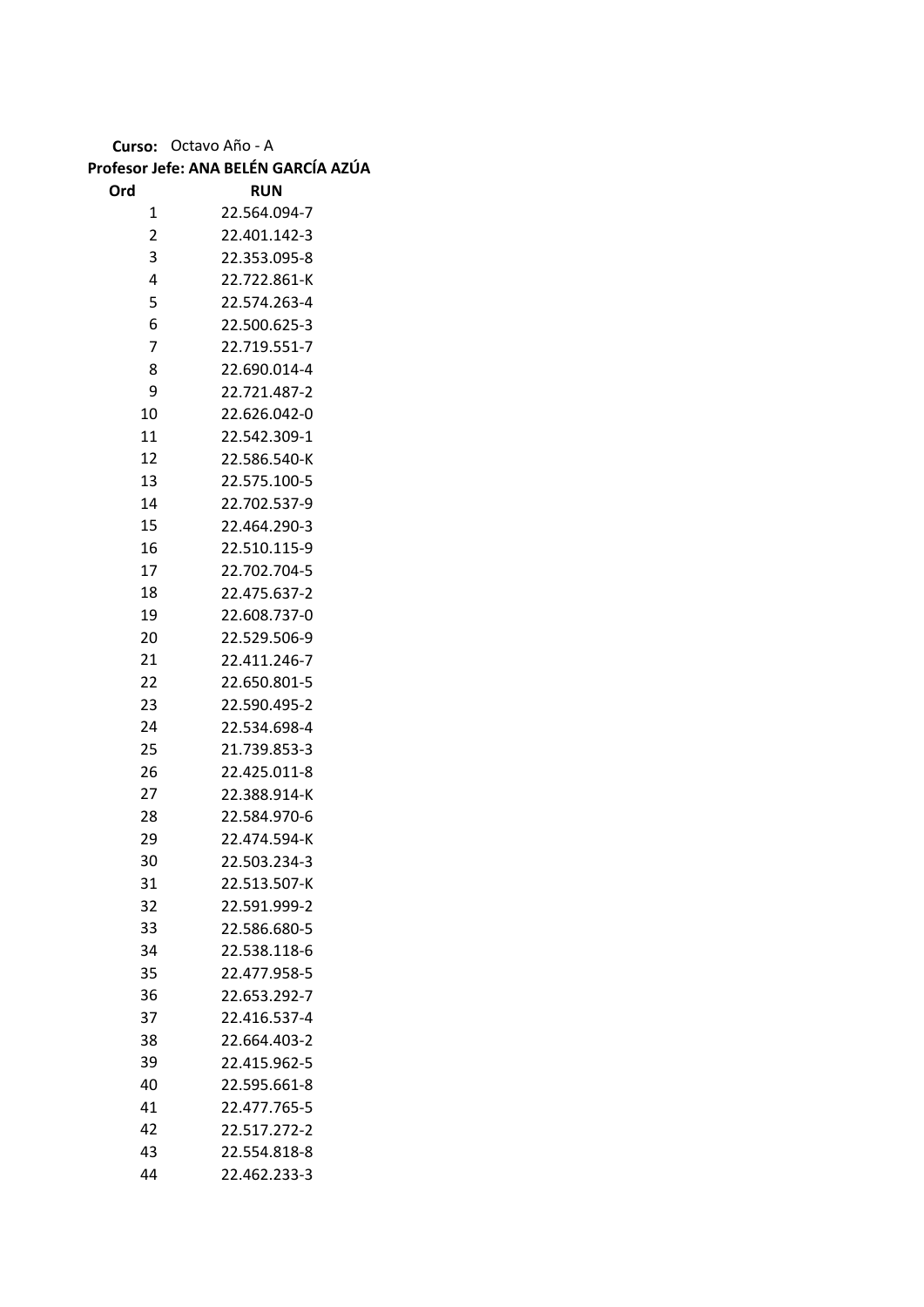22.524.798-6

**Curso:** Octavo Año - B

## **Profesor Jefe: MARÍA TERESA ROCANCIO CLARO**

| Ord            | <b>RUN</b>   |
|----------------|--------------|
| 1              | 22.530.692-3 |
| $\overline{2}$ | 22.545.432-9 |
| 3              | 22.706.112-K |
| 4              | 22.630.445-2 |
| 5              | 22.565.915-K |
| 6              | 22.375.436-8 |
| $\overline{7}$ | 22.541.557-9 |
| 8              | 22.450.823-9 |
| 9              | 22.643.631-6 |
| 10             | 22.451.334-8 |
| 11             | 23.182.666-1 |
| 12             | 22.433.794-9 |
| 13             | 22.560.661-7 |
| 14             | 22.450.821-2 |
| 15             | 22.665.432-1 |
| 16             | 22.589.097-8 |
| 17             | 22.685.472-K |
| 18             | 22.507.654-5 |
| 19             | 22.488.176-2 |
| 20             | 22.651.956-4 |
| 21             | 22.545.673-9 |
| 22             | 22.654.825-4 |
| 23             | 22.611.359-2 |
| 24             | 22.477.236-K |
| 25             | 22.483.094-7 |
| 26             | 22.500.948-1 |
| 27             | 22.721.358-2 |
| 28             | 22.617.181-9 |
| 29             | 22.531.066-1 |
| 30             | 22.518.300-7 |
| 31             | 22.437.607-3 |
| 32             | 22.539.090-8 |
| 33             | 22.695.928-9 |
| 34             | 22.363.388-9 |
| 35             | 22.463.894-9 |
| 36             | 22.409.837-5 |
| 37             | 22.474.359-9 |
| 38             | 22.476.740-4 |
| 39             | 22.680.726-8 |
| 40             | 22.488.631-4 |
| 41             | 22.540.461-5 |
| 42             | 22.412.022-2 |
| 43             | 22.467.292-6 |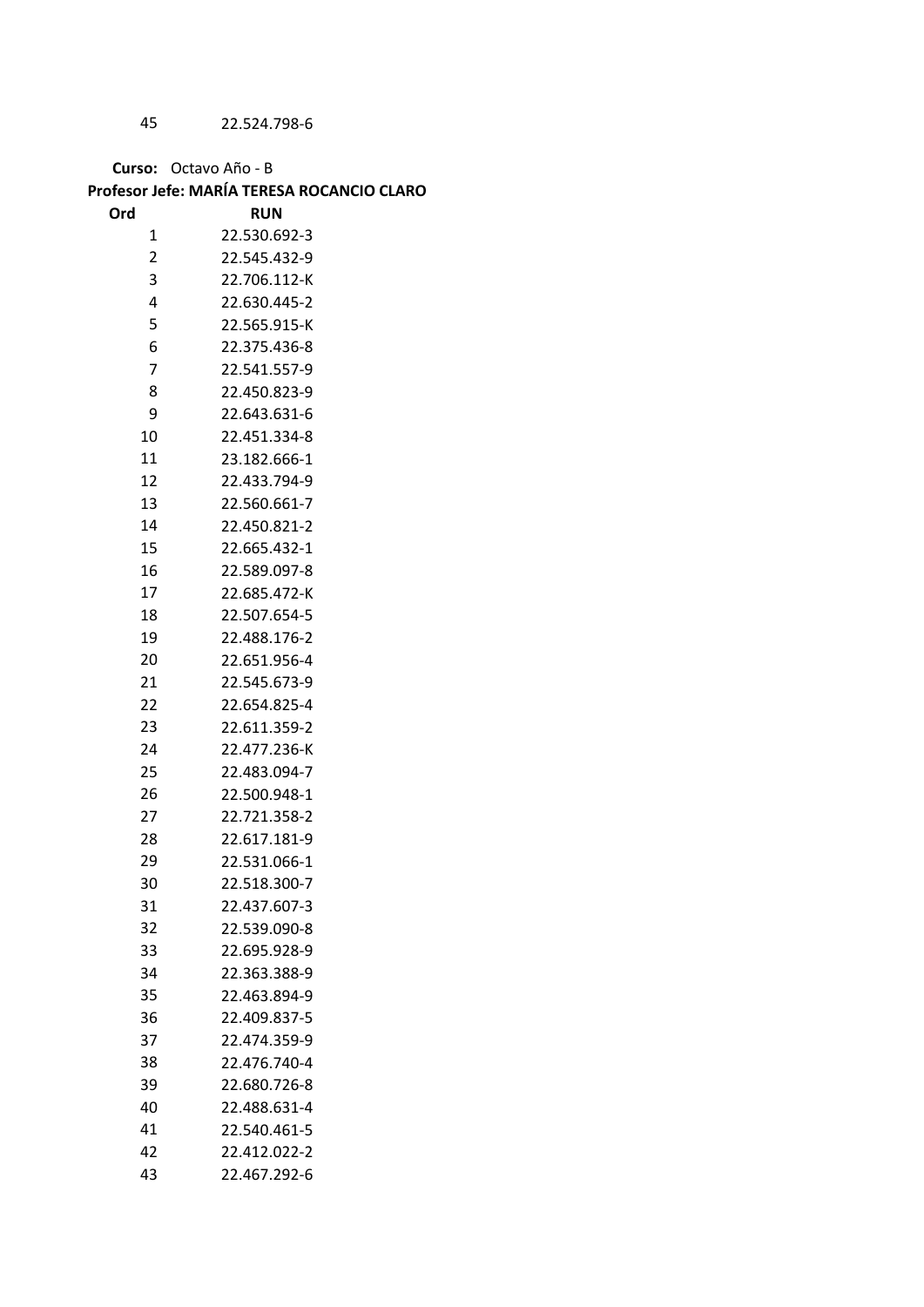| 44 | 23.587.857-7 |
|----|--------------|
| 45 | 22.495.488-3 |

**Curso:** Octavo Año - C

## **Profesor Jefe: ÁLVARO IGLESIAS MILLAR**

| Ord                     | <b>RUN</b>   |
|-------------------------|--------------|
| 1                       | 22.520.150-1 |
| $\overline{\mathbf{c}}$ | 22.502.767-6 |
| 3                       | 22.490.403-7 |
| 4                       | 22.449.292-8 |
| 5                       | 22.687.683-9 |
| 6                       | 22.582.069-4 |
| 7                       | 23.244.309-K |
| 8                       | 22.497.807-3 |
| 9                       | 22.445.863-0 |
| 10                      | 22.492.814-9 |
| 11                      | 22.867.380-3 |
| 12                      | 25.050.912-K |
| 13                      | 22.404.773-8 |
| 14                      | 22.450.017-3 |
| 15                      | 22.658.737-3 |
| 16                      | 22.567.969-K |
| 17                      | 22.635.031-4 |
| 18                      | 22.483.118-8 |
| 19                      | 22.502.135-K |
| 20                      | 22.582.947-0 |
| 21                      | 22.435.028-7 |
| 22                      | 22.525.651-9 |
| 23                      | 22.468.294-8 |
| 24                      | 22.541.814-4 |
| 25                      | 22.378.158-6 |
| 26                      | 22.531.962-6 |
| 27                      | 22.477.870-8 |
| 28                      | 22.513.159-7 |
| 29                      | 22.418.529-4 |
| 30                      | 22.667.470-5 |
| 31                      | 22.677.511-0 |
| 32                      | 22.678.359-8 |
| 33                      | 22.420.578-3 |
| 34                      | 22.387.102-K |
| 35                      | 22.467.754-5 |
| 36                      | 22.565.919-2 |
| 37                      | 22.680.090-5 |
| 38                      | 27.021.178-K |
| 39                      | 22.479.930-6 |
| 40<br>41                | 22.426.223-K |
|                         | 22.689.170-6 |
| 42                      | 23.185.904-7 |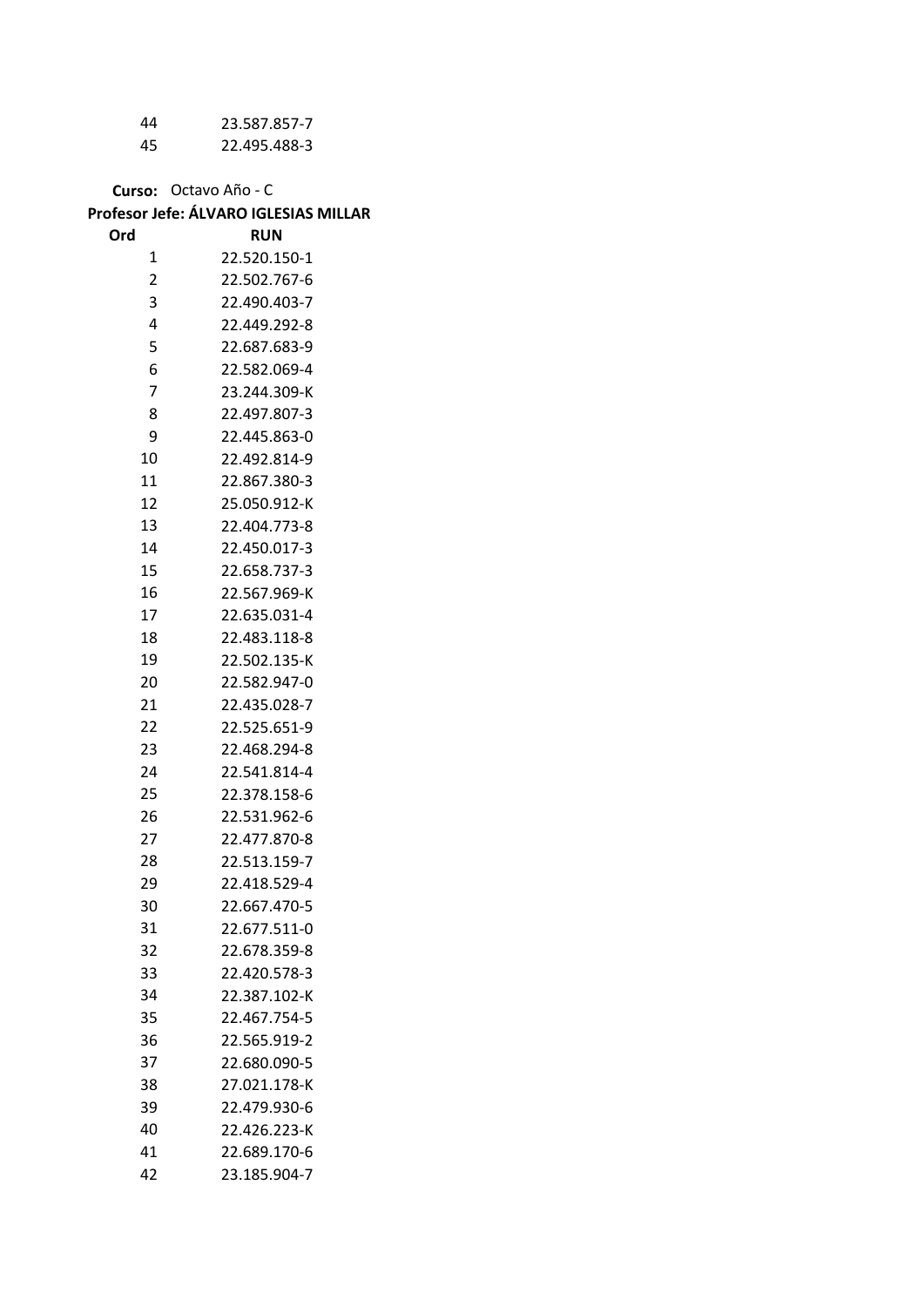| 43 | 22.467.508-9 |
|----|--------------|
| 44 | 22.396.715-9 |
| 45 | 22.398.932-2 |

**Curso:** Octavo Año - D **Profesor Jefe: RAFAELA ORTEGA PEDRERO**

| Ord            | <b>RUN</b>   |
|----------------|--------------|
| 1              | 22.666.758-K |
| $\overline{c}$ | 22.619.023-6 |
| 3              | 22.556.661-5 |
| 4              | 22.547.053-7 |
| 5              | 22.380.288-5 |
| 6              | 22.488.781-7 |
| 7              | 22.597.358-K |
| 8              | 22.577.586-9 |
| 9              | 22.645.572-8 |
| 10             | 22.630.439-8 |
| 11             | 22.548.907-6 |
| 12             | 22.431.975-4 |
| 13             | 22.516.291-3 |
| 14             | 22.498.063-9 |
| 15             | 22.424.616-1 |
| 16             | 22.408.302-5 |
| 17             | 24.861.997-K |
| 18             | 22.623.240-0 |
| 19             | 22.674.225-5 |
| 20             | 22.533.412-9 |
| 21             | 22.654.257-4 |
| 22             | 22.622.641-9 |
| 23             | 22.417.028-9 |
| 24             | 22.607.399-K |
| 25             | 22.498.431-6 |
| 26             | 22.623.283-4 |
| 27             | 22.487.574-6 |
| 28             | 22.460.274-K |
| 29             | 22.618.350-7 |
| 30             | 22.580.369-2 |
| 31             | 22.741.274-7 |
| 32             | 22.597.304-0 |
| 33             | 22.460.805-5 |
| 34             | 22.663.698-6 |
| 35             | 22.484.264-3 |
| 36             | 22.516.567-K |
| 37             | 22.505.843-1 |
| 38             | 22.600.714-8 |
| 39             | 22.526.434-1 |
| 40             | 22.644.928-0 |
| 41             | 22.528.820-8 |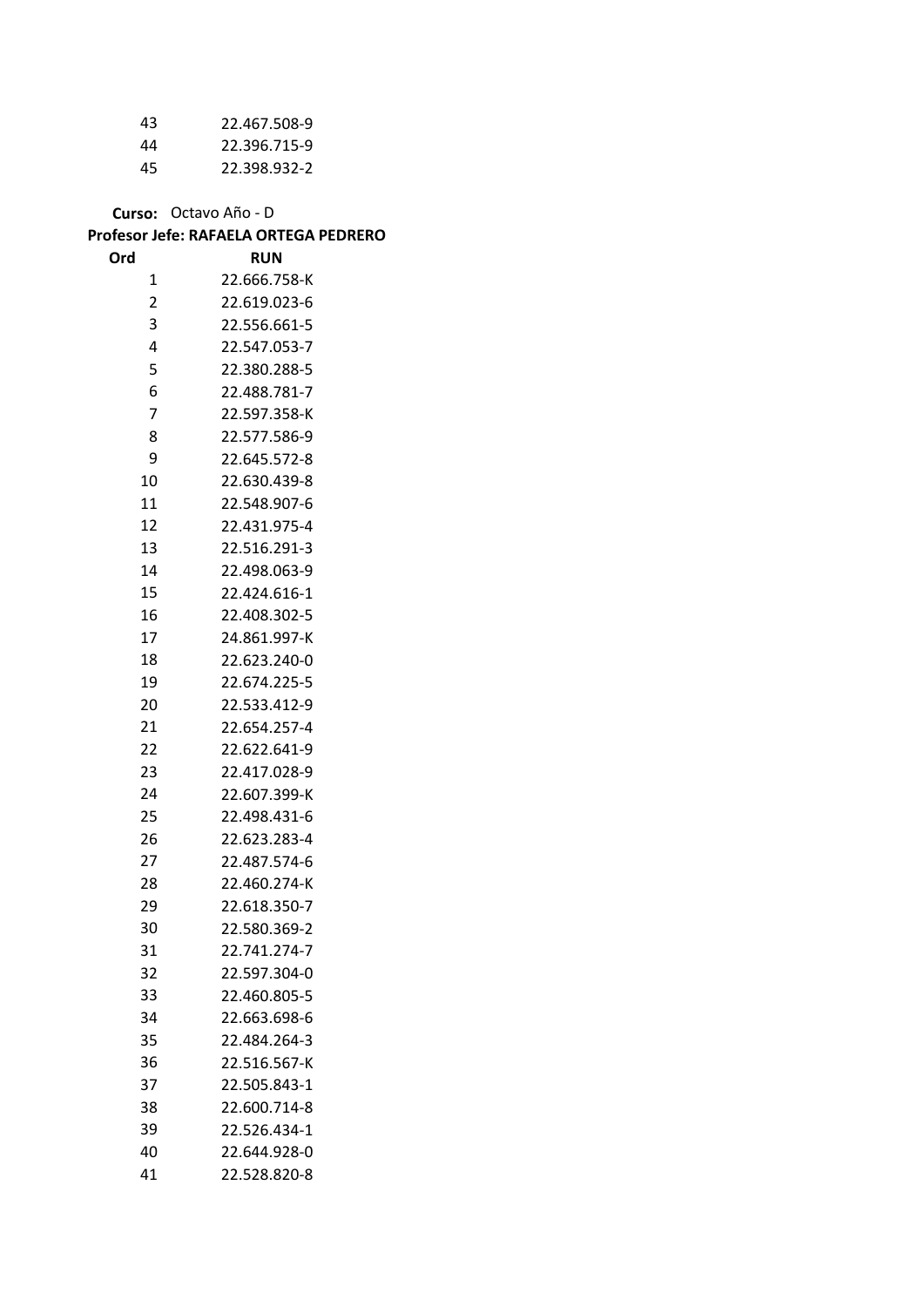| 42 | 22.488.290-4 |
|----|--------------|
| 43 | 22.409.192-3 |
| 44 | 22.696.889-K |
| 45 | 22.414.379-6 |

**Curso:** Octavo Año - E

## **Profesor Jefe: GLADYS ZORRILLA CASTILLO**

| Ord            | RUN          |
|----------------|--------------|
| 1              | 22.580.664-0 |
| $\overline{2}$ | 22.424.738-9 |
| 3              | 22.461.537-K |
| 4              | 22.587.597-9 |
| 5              | 22.472.508-6 |
| 6              | 22.706.414-5 |
| 7              | 22.462.871-4 |
| 8              | 22.553.231-1 |
| 9              | 22.650.129-0 |
| 10             | 22.487.884-2 |
| 11             | 22.580.896-1 |
| 12             | 22.583.903-4 |
| 13             | 22.676.579-4 |
| 14             | 22.530.111-5 |
| 15             | 22.609.529-2 |
| 16             | 22.570.704-9 |
| 17             | 22.611.740-7 |
| 18             | 22.534.049-8 |
| 19             | 22.430.483-8 |
| 20             | 22.429.747-5 |
| 21             | 22.716.196-5 |
| 22             | 22.430.827-2 |
| 23             | 22.695.617-4 |
| 24             | 22.243.004-6 |
| 25             | 22.433.913-5 |
| 26             | 22.591.109-6 |
| 27             | 22.482.709-1 |
| 28             | 22.532.073-K |
| 29             | 22.701.355-9 |
| 30             | 22.488.098-7 |
| 31             | 22.503.007-3 |
| 32             | 22.422.457-5 |
| 33             | 22.418.802-1 |
| 34             | 22.630.342-1 |
| 35             | 22.403.193-9 |
| 36             | 22.419.646-6 |
| 37             | 22.510.289-9 |
| 38             | 25.987.117-4 |
| 39             | 22.445.893-2 |
| 40             | 22.462.257-0 |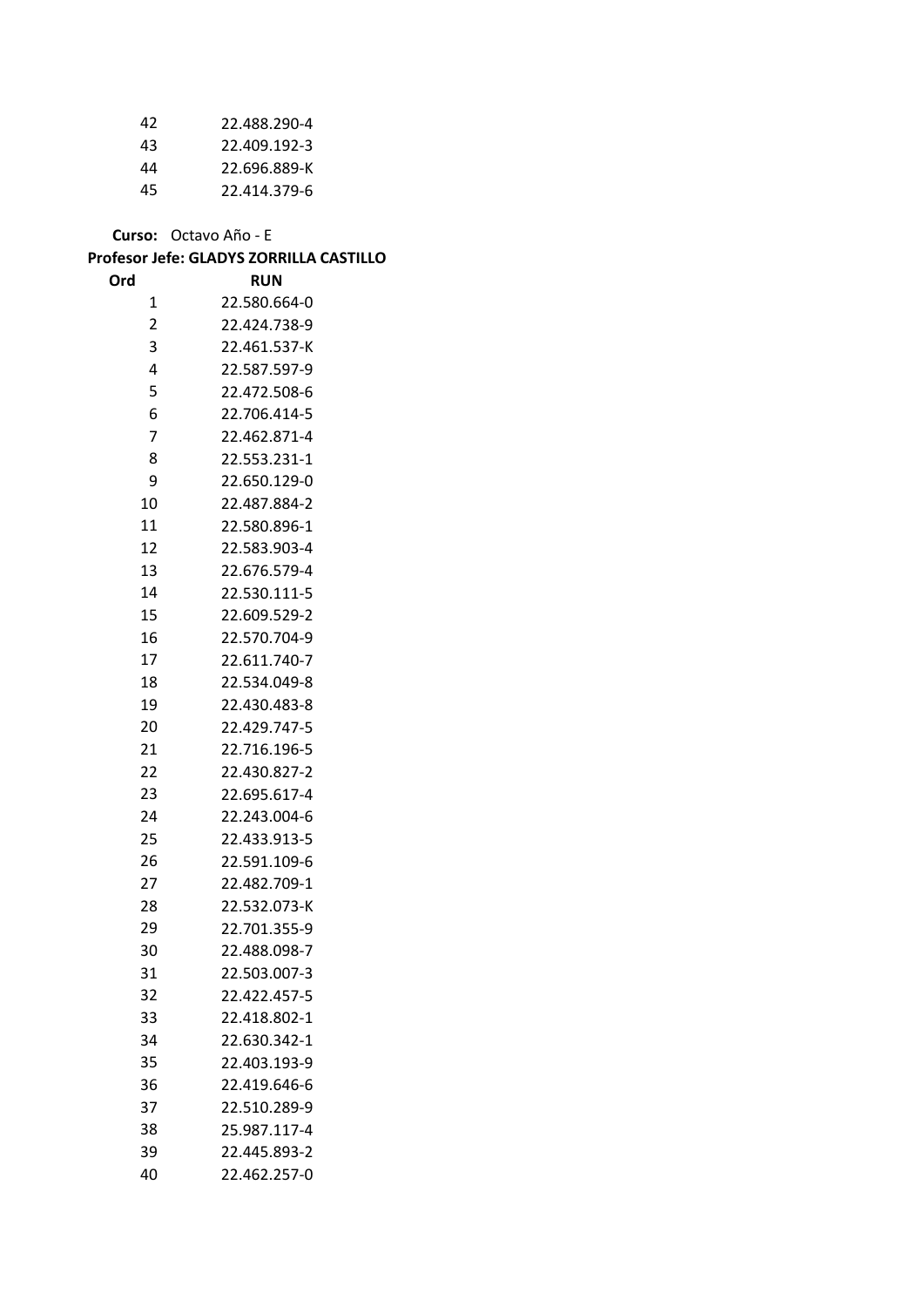| 41  | 22.524.674-2 |
|-----|--------------|
| 42  | 22.717.170-7 |
| 43  | 22.707.627-5 |
| 44  | 22.461.546-9 |
| 45. | 22.451.429-8 |

**Curso:** Octavo Año - F

| Ord            | RUN          |
|----------------|--------------|
| 1              | 22.525.232-7 |
| $\overline{2}$ | 22.412.478-3 |
| 3              | 22.533.221-5 |
| 4              | 22.474.209-6 |
| 5              | 22.178.311-5 |
| 6              | 22.424.285-9 |
| 7              | 22.463.214-2 |
| 8              | 22.529.682-0 |
| 9              | 22.450.026-2 |
| 10             | 22.474.328-9 |
| 11             | 22.493.322-3 |
| 12             | 22.417.105-6 |
| 13             | 22.659.081-1 |
| 14             | 26.370.328-6 |
| 15             | 22.420.476-0 |
| 16             | 22.681.611-9 |
| 17             | 22.601.776-3 |
| 18             | 22.537.873-8 |
| 19             | 22.670.535-K |
| 20             | 22.472.628-7 |
| 21             | 22.546.121-K |
| 22             | 22.514.475-3 |
| 23             | 22.867.379-K |
| 24             | 22.474.156-1 |
| 25             | 22.679.211-2 |
| 26             | 22.640.429-5 |
| 27             | 22.689.699-6 |
| 28             | 23.590.599-K |
| 29             | 22.530.603-6 |
| 30             | 22.403.168-8 |
| 31             | 22.548.918-1 |
| 32             | 22.488.676-4 |
| 33             | 22.632.084-9 |
| 34             | 22.665.704-5 |
| 35             | 22.204.462-6 |
| 36             | 22.676.018-0 |
| 37             | 22.222.449-7 |
| 38             | 22.476.524-K |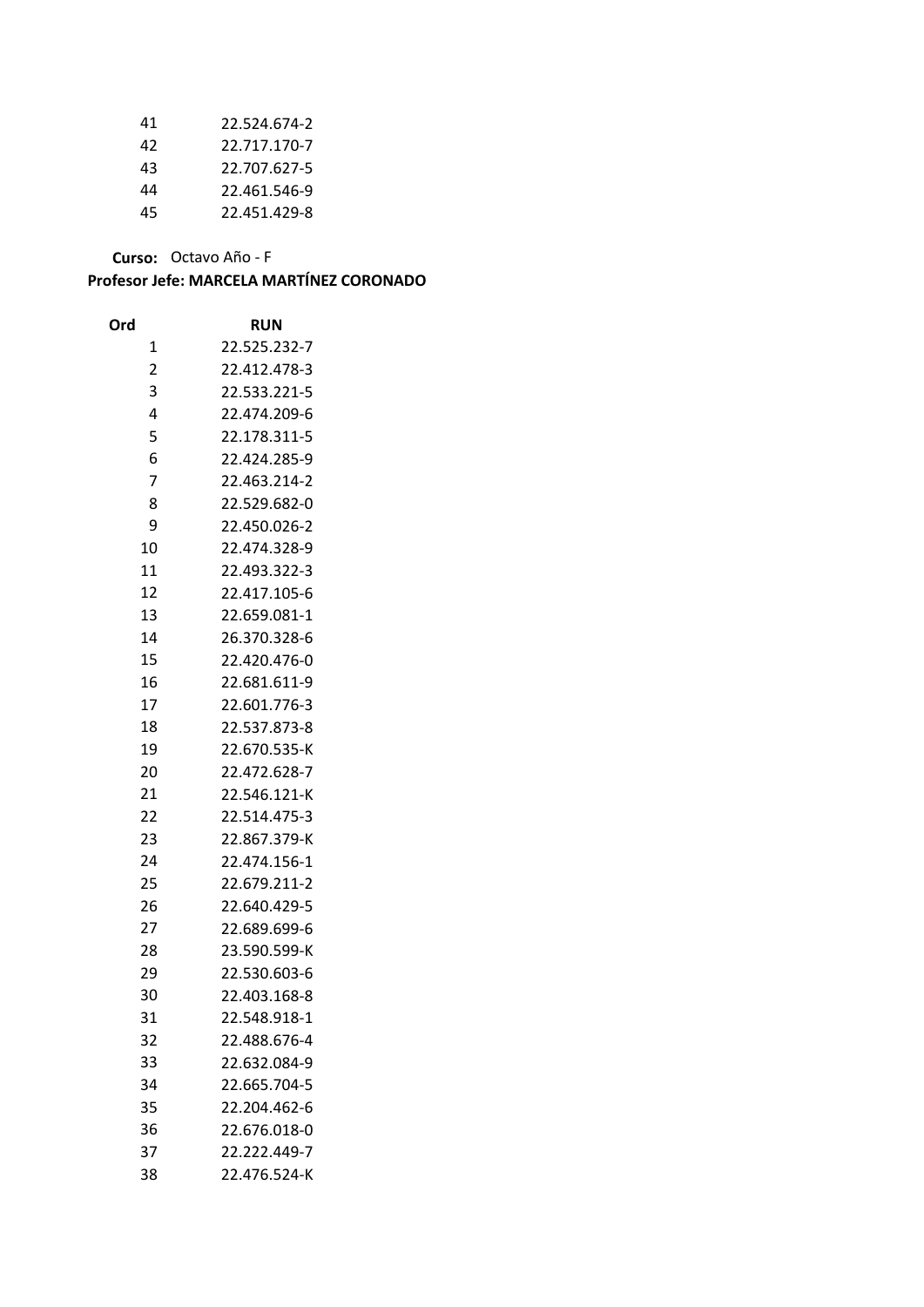| 39 | 22.637.375-6 |
|----|--------------|
| 40 | 22.490.967-5 |
| 41 | 22.507.347-3 |
| 42 | 22.725.622-2 |
| 43 | 22.466.430-3 |
| 44 | 22.652.417-7 |
| 45 | 22.419.351-3 |

**Curso:** Octavo Año - G

| Profesor Jefe: ALEJANDRO MELGAREJO VALENCIA |              |  |
|---------------------------------------------|--------------|--|
| Ord                                         | <b>RUN</b>   |  |
| 1                                           | 22.415.991-9 |  |
| $\overline{2}$                              | 22.379.262-6 |  |
| 3                                           | 22.467.892-4 |  |
| 4                                           | 22.413.186-0 |  |
| 5                                           | 22.520.281-8 |  |
| 6                                           | 22.168.774-4 |  |
| 7                                           | 22.694.491-5 |  |
| 8                                           | 22.609.645-0 |  |
| 9                                           | 22.661.333-1 |  |
| 10                                          | 22.466.191-6 |  |
| 11                                          | 22.626.551-1 |  |
| 12                                          | 22.591.786-8 |  |
| 13                                          | 22.741.608-4 |  |
| 14                                          | 22.703.768-7 |  |
| 15                                          | 22.458.377-K |  |
| 16                                          | 22.672.458-3 |  |
| 17                                          | 22.735.537-9 |  |
| 18                                          | 22.398.996-9 |  |
| 19                                          | 22.501.957-6 |  |
| 20                                          | 22.451.897-8 |  |
| 21                                          | 22.459.652-9 |  |
| 22                                          | 22.566.440-4 |  |
| 23                                          | 22.405.675-3 |  |
| 24                                          | 22.720.444-3 |  |
| 25                                          | 22.651.006-0 |  |
| 26                                          | 22.544.246-0 |  |
| 27                                          | 22.405.823-3 |  |
| 28                                          | 22.648.528-7 |  |
| 29                                          | 22.420.866-9 |  |
| 30                                          | 22.543.178-7 |  |
| 31                                          | 22.657.768-8 |  |
| 32                                          | 22.431.115-K |  |
| 33                                          | 22.473.903-6 |  |
| 34                                          | 24.418.082-5 |  |
| 35                                          | 22.479.249-2 |  |
| 36                                          | 22.432.695-5 |  |
| 37                                          | 22.502.970-9 |  |